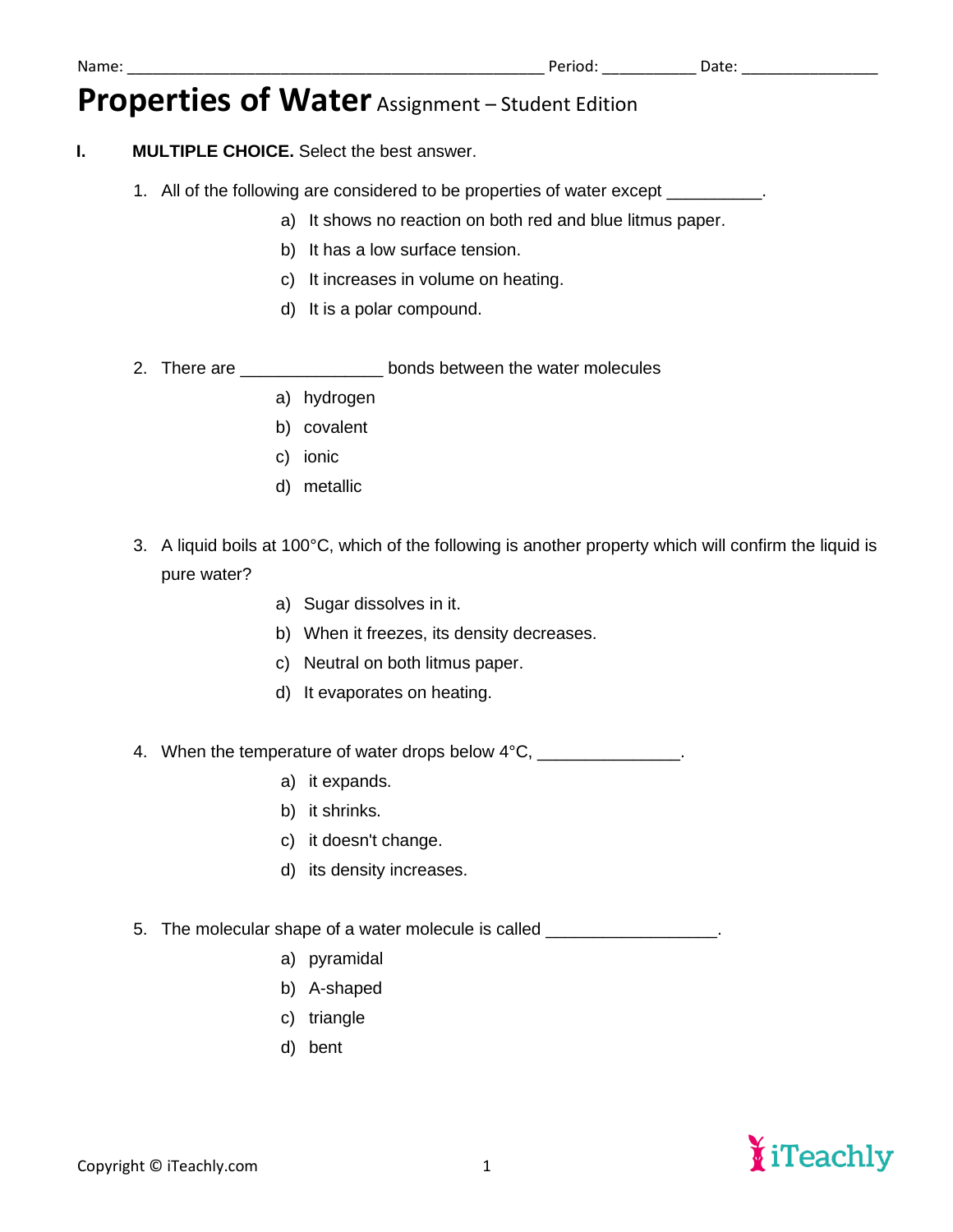# Properties of Water Assignment - Student Edition

### **Explain the following.** II.

1. The presence of hydrogen bonds between water molecules.

2. Pure water doesn't affect litmus paper.

3. Although sugar is a covalent compound, it dissolves in water.

4. Water has high melting and boiling point.